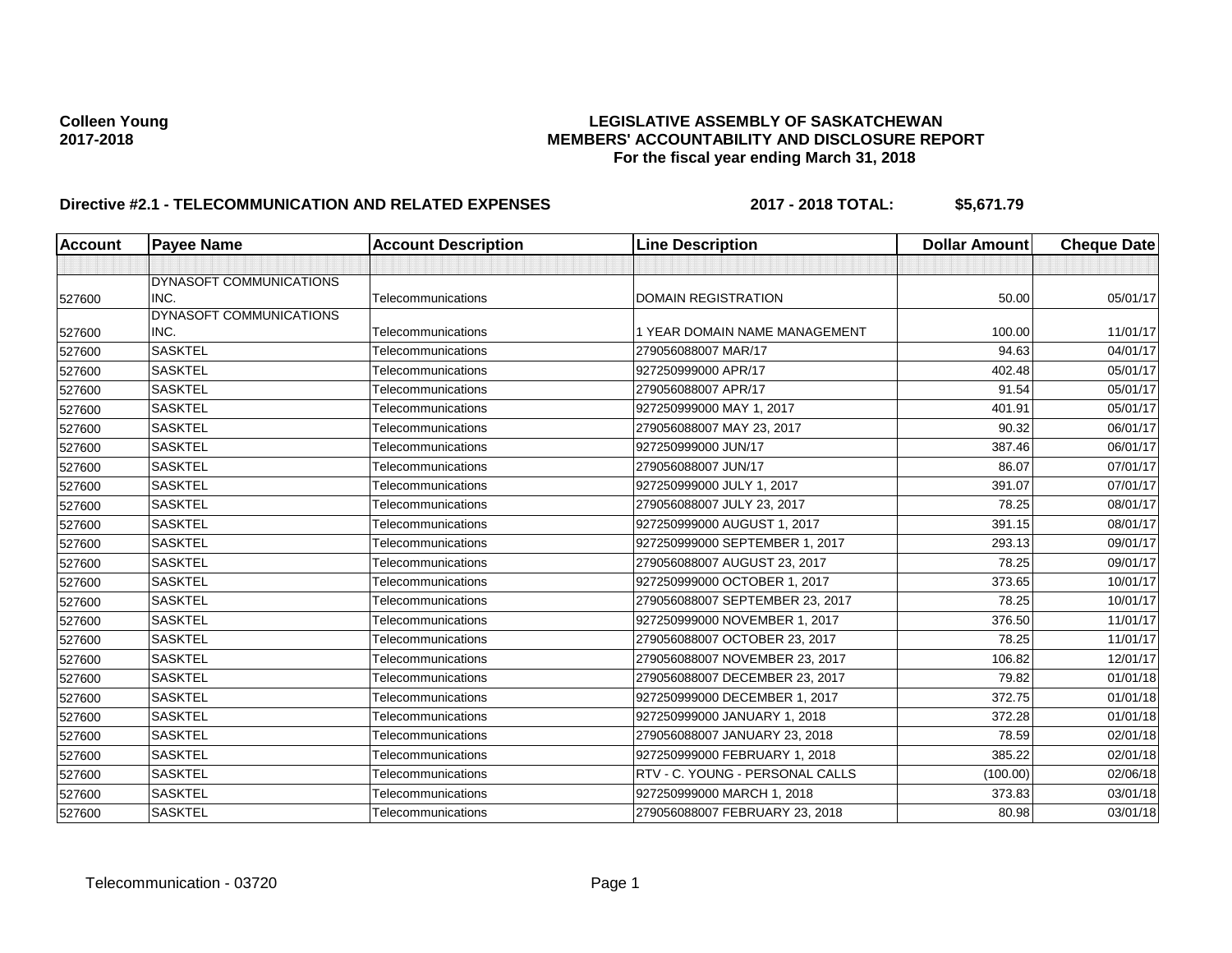# Colleen Young<br>LEGISLATIVE ASSEMBLY OF SASKATCHEWAN<br>MEMBERS' ACCOUNTABILITY AND DISCLOSURE REF **2017-2018 MEMBERS' ACCOUNTABILITY AND DISCLOSURE REPORT For the fiscal year ending March 31, 2018**

# **Directive #2.1 - TELECOMMUNICATION AND RELATED EXPENSES** 2017 - 2018 TOTAL: \$5,671.79

| <b>Account</b> | <b>Pavee Name</b>         | ccount Description<br>   | <b>Description</b><br>Line                    | Dollar<br>∵Amount l | <b>Cheque Datel</b> |
|----------------|---------------------------|--------------------------|-----------------------------------------------|---------------------|---------------------|
|                |                           |                          |                                               |                     |                     |
| 527600         | 0.01/TT<br><b>SASKIEL</b> | communications<br>i elec | 2018<br>MARCH<br>പറ~<br>279056088007<br>.د∠ ٦ | 78.59               | 03/23/18            |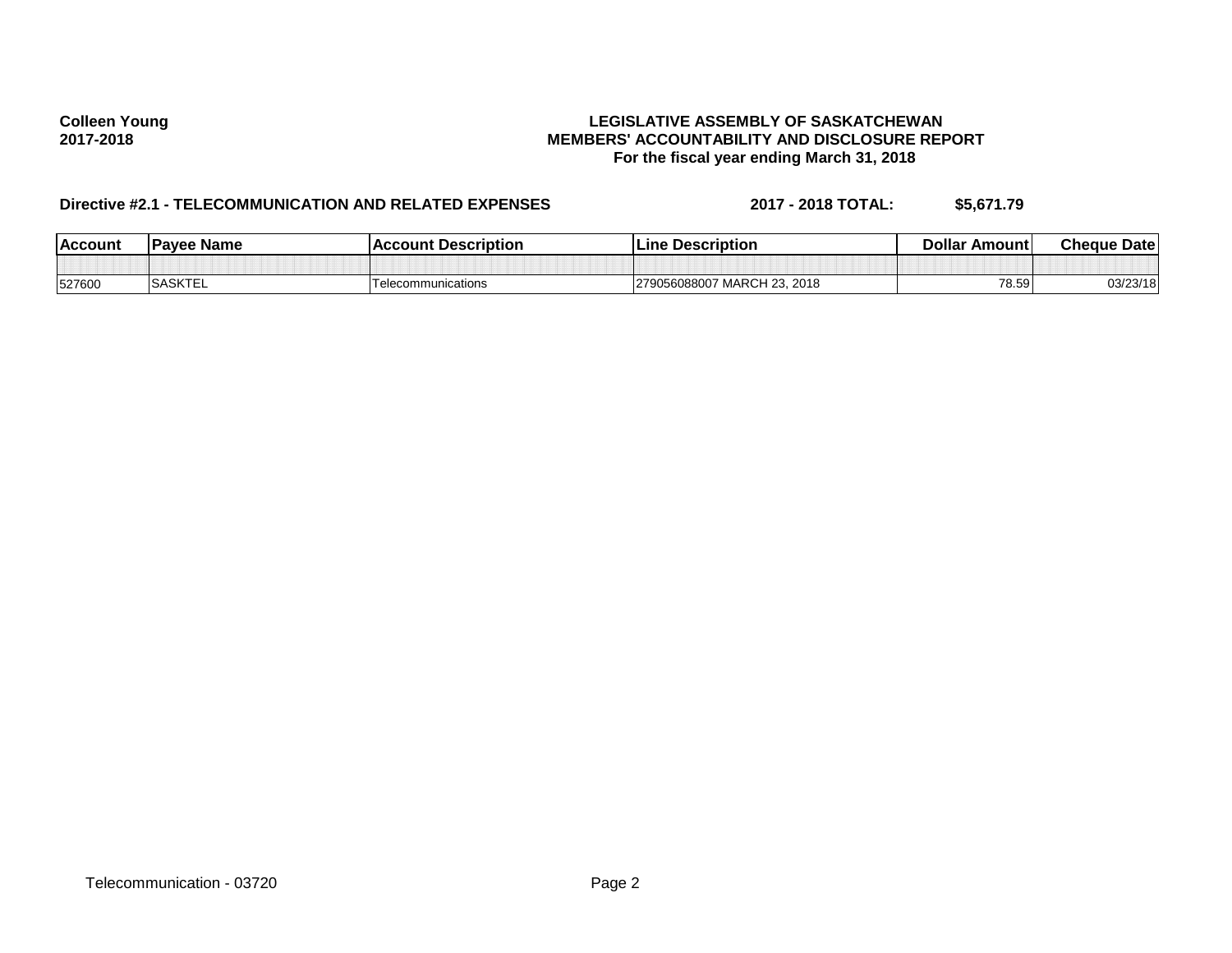## **LEGISLATIVE ASSEMBLY OF SASKATCHEWAN MEMBERS' ACCOUNTABILITY AND DISCLOSURE REPORT For the fiscal year ending March 31, 2018**

# **Directive #3.1 - MLA TRAVEL AND LIVING EXPENSES 2017 - 2018 TOTAL: \$34,420.56**

| Account | <b>Payee Name</b> | <b>Account Description</b>  | <b>Line Description</b>                           | <b>Dollar Amount</b> | <b>Cheque Date</b> |
|---------|-------------------|-----------------------------|---------------------------------------------------|----------------------|--------------------|
|         |                   |                             |                                                   |                      |                    |
| 541900  | YOUNG, COLLEEN L. | Elected Rep - Travel        | MLA TRAVEL; APR 2 - 7                             | 842.89               | 04/07/17           |
| 541900  | YOUNG, COLLEEN L. | <b>Elected Rep - Travel</b> | MLA TRAVEL; APR 9 - 12                            | 754.54               | 04/13/17           |
| 541900  | YOUNG, COLLEEN L. | Elected Rep - Travel        | APRIL REGINA ACCOMMODATION                        | 1,500.00             | 04/24/17           |
| 541900  | YOUNG, COLLEEN L. | <b>Elected Rep - Travel</b> | MLA TRAVEL; APR 23 - 27                           | 828.41               | 05/01/17           |
| 541900  | YOUNG. COLLEEN L. | <b>Elected Rep - Travel</b> | MLA TRAVLE: APR 30 - MAY 6                        | 842.43               | 05/05/17           |
| 541900  | YOUNG, COLLEEN L. | Elected Rep - Travel        | MAY REGINA ACCOMMODATION                          | 1,550.00             | 05/18/17           |
| 541900  | YOUNG, COLLEEN L. | <b>Elected Rep - Travel</b> | MLA TRAVEL; MAY 7 - 11                            | 842.43               | 05/18/17           |
| 541900  | YOUNG, COLLEEN L. | <b>Elected Rep - Travel</b> | MLA TRAVEL: MAY 14 - 18                           | 842.43               | 05/19/17           |
| 541900  | YOUNG, COLLEEN L. | Elected Rep - Travel        | MLA TRAVEL; JUN 6                                 | 327.38               | 06/06/17           |
| 541900  | YOUNG, COLLEEN L. | <b>Elected Rep - Travel</b> | JUNE 2017 MLA REGINA<br><b>ACCOMMODATION</b>      | 1,500.00             | 06/07/17           |
| 541900  | YOUNG, COLLEEN L. | <b>Elected Rep - Travel</b> | JULY REGINA ACCOMMODATION                         | 1,550.00             | 07/24/17           |
| 541900  | YOUNG, COLLEEN L. | <b>Elected Rep - Travel</b> | AUG. REGINA ACCOMMODATION                         | 1,550.00             | 08/24/17           |
| 541900  | YOUNG, COLLEEN L. | <b>Elected Rep - Travel</b> | SEPT. REGINA ACCOMMODATION                        | 1,500.00             | 09/01/17           |
| 541900  | YOUNG, COLLEEN L. | Elected Rep - Travel        | MLA TRAVEL OCTOBER 2 - 3, 2017                    | 323.15               | 10/16/17           |
| 541900  | YOUNG, COLLEEN L. | <b>Elected Rep - Travel</b> | OCTOBER 2017 MLA REGINA<br><b>ACCOMMODATIONS</b>  | 1,550.00             | 10/20/17           |
| 541900  | YOUNG, COLLEEN L. | <b>Elected Rep - Travel</b> | MLA TRAVEL OCTOBER 22 - 26, 2017                  | 836.34               | 11/02/17           |
| 541900  | YOUNG, COLLEEN L. | <b>Elected Rep - Travel</b> | MLA TRAVEL OCTOBER 29 - NOVEMBER<br>10, 2017      | 1,465.50             | 11/21/17           |
| 541900  | YOUNG, COLLEEN L. | Elected Rep - Travel        | MLA TRAVEL NOVEMBER 12 - 16, 2017                 | 836.34               | 11/23/17           |
| 541900  | YOUNG, COLLEEN L. | <b>Elected Rep - Travel</b> | NOVEMBER 2017 MLA REGINA<br><b>ACCOMMODATIONS</b> | 1,500.00             | 11/24/17           |
| 541900  | YOUNG, COLLEEN L. | <b>Elected Rep - Travel</b> | MLA TRAVEL NOVEMBER 19 - 24, 2017                 | 836.34               | 12/01/17           |
| 541900  | YOUNG, COLLEEN L. | <b>Elected Rep - Travel</b> | MLA TRAVEL NOVEMBER 26 - 30, 2017                 | 835.42               | 12/11/17           |
| 541900  | YOUNG, COLLEEN L. | Elected Rep - Travel        | MLA TRAVEL DECEMBER 3-7, 2017                     | 835.42               | 12/11/17           |
| 541900  | YOUNG, COLLEEN L. | Elected Rep - Travel        | DECEMBER 2017 MLA REGINA<br><b>ACCOMMODATIONS</b> | 1,550.00             | 12/20/17           |
| 541900  | YOUNG, COLLEEN L. | <b>Elected Rep - Travel</b> | JANUARY 2018 MLA REGINA<br><b>ACCOMMODATIONS</b>  | 1,550.00             | 01/22/18           |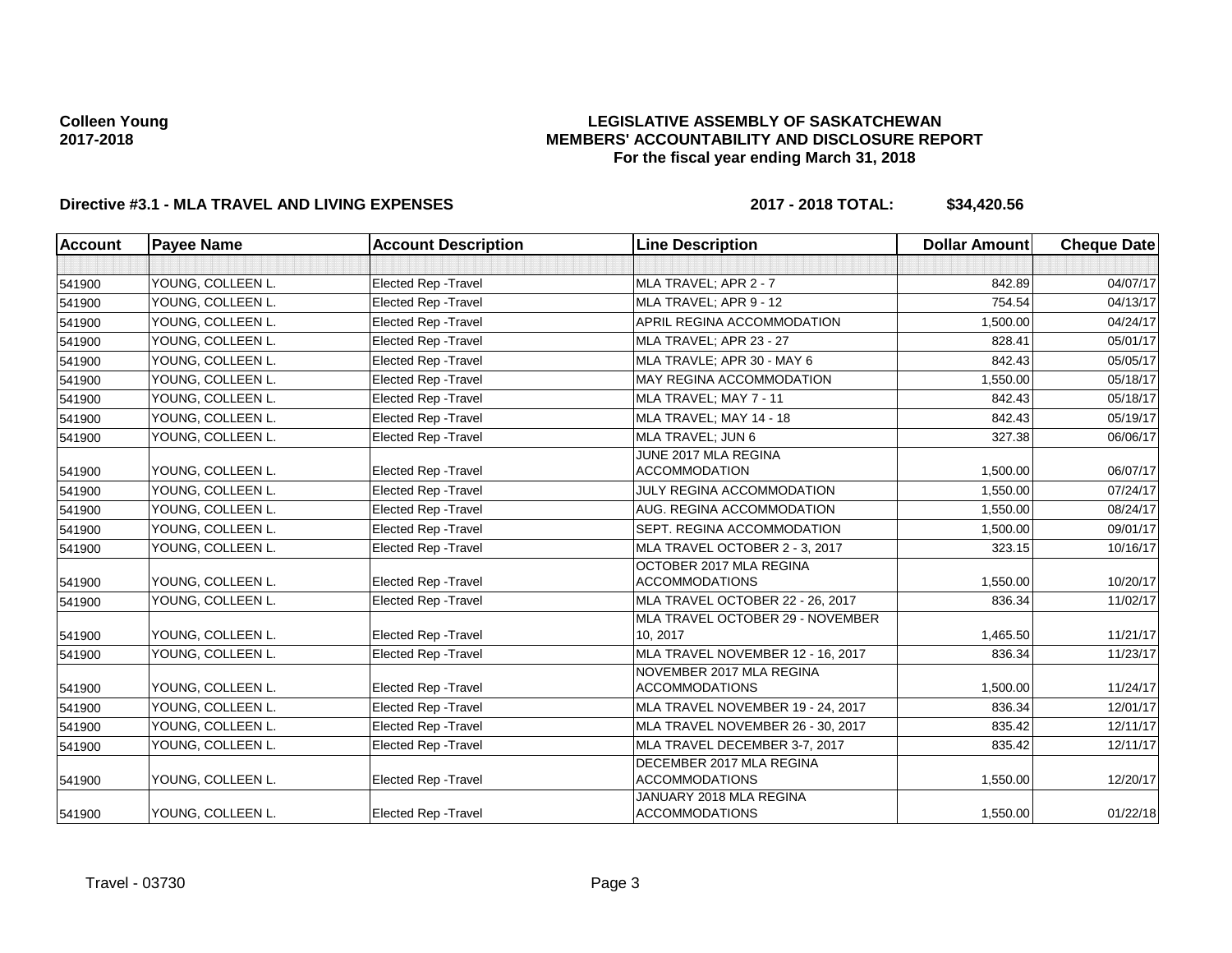## **LEGISLATIVE ASSEMBLY OF SASKATCHEWAN MEMBERS' ACCOUNTABILITY AND DISCLOSURE REPORT For the fiscal year ending March 31, 2018**

# **Directive #3.1 - MLA TRAVEL AND LIVING EXPENSES 2017 - 2018 TOTAL: \$34,420.56**

| <b>Account</b> | <b>Payee Name</b> | <b>Account Description</b>  | <b>Line Description</b>          | Dollar Amount | <b>Cheque Date</b> |
|----------------|-------------------|-----------------------------|----------------------------------|---------------|--------------------|
|                |                   |                             |                                  |               |                    |
| 541900         | YOUNG, COLLEEN L. | <b>Elected Rep - Travel</b> | MLA TRAVEL JANUARY 8, 2018       | 219.22        | 01/23/18           |
| 541900         | YOUNG, COLLEEN L. | Elected Rep - Travel        | MLA TRAVEL JANUARY 21 - 24, 2018 | 789.28        | 02/05/18           |
| 541900         | YOUNG, COLLEEN L. | Elected Rep - Travel        | MLA TRAVEL JANUARY 28 - 29, 2018 | 632.08        | 02/07/18           |
|                |                   |                             | FEBRUARY 2018 MLA REGINA         |               |                    |
| 541900         | YOUNG, COLLEEN L. | Elected Rep - Travel        | <b>ACCOMMODATIONS</b>            | 1.400.00      | 02/16/18           |
| 541900         | YOUNG, COLLEEN L. | Elected Rep - Travel        | MLA TRAVEL FEBRUARY 19-21, 2018  | 691.87        | 03/01/18           |
|                |                   |                             | MARCH 2018 MLA REGINA            |               |                    |
| 541900         | YOUNG, COLLEEN L. | <b>Elected Rep - Travel</b> | <b>ACCOMMODATIONS</b>            | 1,550.00      | 03/12/18           |
| 541900         | YOUNG, COLLEEN L. | Elected Rep - Travel        | MLA TRAVEL MARCH 11 - 15, 20128  | 853.33        | 03/22/18           |
| 541900         | YOUNG, COLLEEN L. | Elected Rep - Travel        | MLA TRAVEL MARCH 25 - 29, 2018   | 867.88        | 03/31/18           |
| 541900         | YOUNG. COLLEEN L. | <b>Elected Rep - Travel</b> | MLA TRAVEL MARCH 18 - 22, 2018   | 867.88        | 03/31/18           |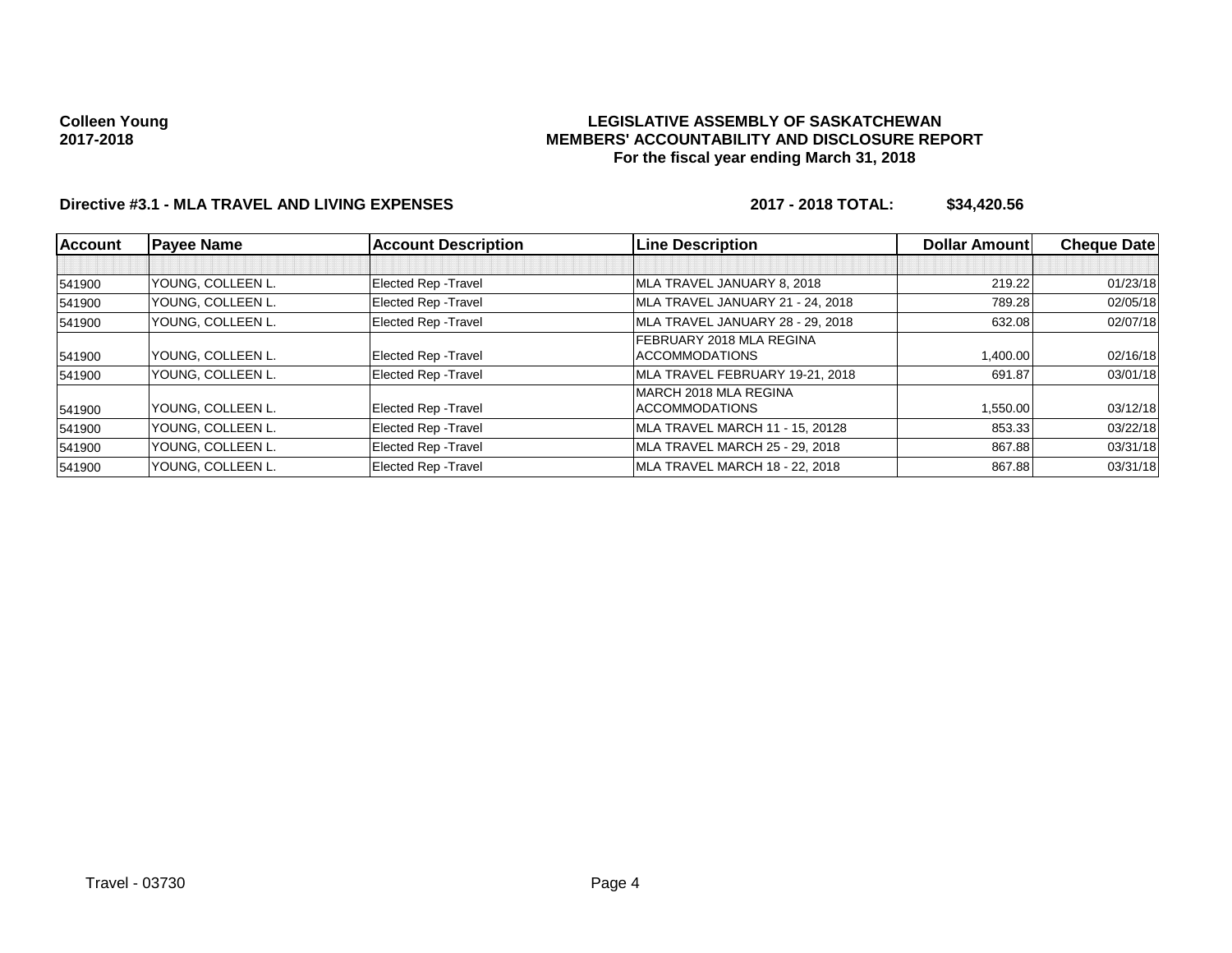## **LEGISLATIVE ASSEMBLY OF SASKATCHEWAN MEMBERS' ACCOUNTABILITY AND DISCLOSURE REPORT For the fiscal year ending March 31, 2018**

| <b>Account</b> | <b>Payee Name</b>                  | <b>Account Description</b>                | <b>Line Description</b>        | <b>Dollar Amount</b> | <b>Cheque Date</b> |
|----------------|------------------------------------|-------------------------------------------|--------------------------------|----------------------|--------------------|
|                |                                    |                                           |                                |                      |                    |
| 522000         | FORTRESS PROPERTIES INC.           | Rent of Ground, Buildings and Other Space | NOVEMBER 2017 MLA OFFICE RENT  | (3,339.02)           | 10/01/17           |
| 522000         | FORTRESS PROPERTIES INC.           | Rent of Ground, Buildings and Other Space | NOVEMBER 2017 MLA OFFICE RENT  | (3,339.02)           | 10/01/17           |
| 522000         | FORTRESS PROPERTIES INC.           | Rent of Ground, Buildings and Other Space | NOVEMBER 2017 MLA OFFICE RENT  | 3,339.02             | 10/01/17           |
| 522000         | FORTRESS PROPERTIES INC.           | Rent of Ground, Buildings and Other Space | NOVEMBER 2017 MLA OFFICE RENT  | 3,339.02             | 10/01/17           |
| 522000         | <b>IRONWELLS DEVELOPMENTS LTD.</b> | Rent of Ground, Buildings and Other Space | APRIL CONSTITUENCY OFFICE RENT | 1,250.00             | 04/01/17           |
| 522000         | <b>IRONWELLS DEVELOPMENTS LTD.</b> | Rent of Ground, Buildings and Other Space | <b>MAY OFFICE RENT</b>         | 1,250.00             | 04/19/17           |
| 522000         | <b>IRONWELLS DEVELOPMENTS LTD.</b> | Rent of Ground, Buildings and Other Space | JUNE OFFICE RENT               | 1,250.00             | 05/18/17           |
| 522000         | <b>IRONWELLS DEVELOPMENTS LTD.</b> | Rent of Ground, Buildings and Other Space | JULY 2017 MLA OFFICE RENT      | 1,250.00             | 06/07/17           |
| 522000         | <b>IRONWELLS DEVELOPMENTS LTD.</b> | Rent of Ground, Buildings and Other Space | <b>AUG. OFFICE RENT</b>        | 1,250.00             | 07/12/17           |
| 522000         | <b>IRONWELLS DEVELOPMENTS LTD.</b> | Rent of Ground, Buildings and Other Space | <b>SEP. OFFICE RENT</b>        | 1,250.00             | 08/23/17           |
| 522000         | <b>IRONWELLS DEVELOPMENTS LTD.</b> | Rent of Ground, Buildings and Other Space | OCTOBER 2017 MLA OFFICE RENT   | 1,250.00             | 09/15/17           |
| 522000         | <b>IRONWELLS DEVELOPMENTS LTD.</b> | Rent of Ground, Buildings and Other Space | NOVEMBER 2017 MLA OFFICE RENT  | 1,250.00             | 10/18/17           |
| 522000         | <b>IRONWELLS DEVELOPMENTS LTD.</b> | Rent of Ground, Buildings and Other Space | DECEMBER 2017 MLA OFFICE RENT  | 1,250.00             | 11/10/17           |
| 522000         | <b>IRONWELLS DEVELOPMENTS LTD.</b> | Rent of Ground, Buildings and Other Space | JANUARY 2018 MLA OFFICE RENT   | 1,250.00             | 12/18/17           |
| 522000         | <b>IRONWELLS DEVELOPMENTS LTD.</b> | Rent of Ground, Buildings and Other Space | FEBRUARY 2018 MLA OFFICE RENT  | 1,250.00             | 01/02/18           |
| 522000         | <b>IRONWELLS DEVELOPMENTS LTD.</b> | Rent of Ground, Buildings and Other Space | MARCH 2018 MLA OFFICE RENT     | 1,250.00             | 02/08/18           |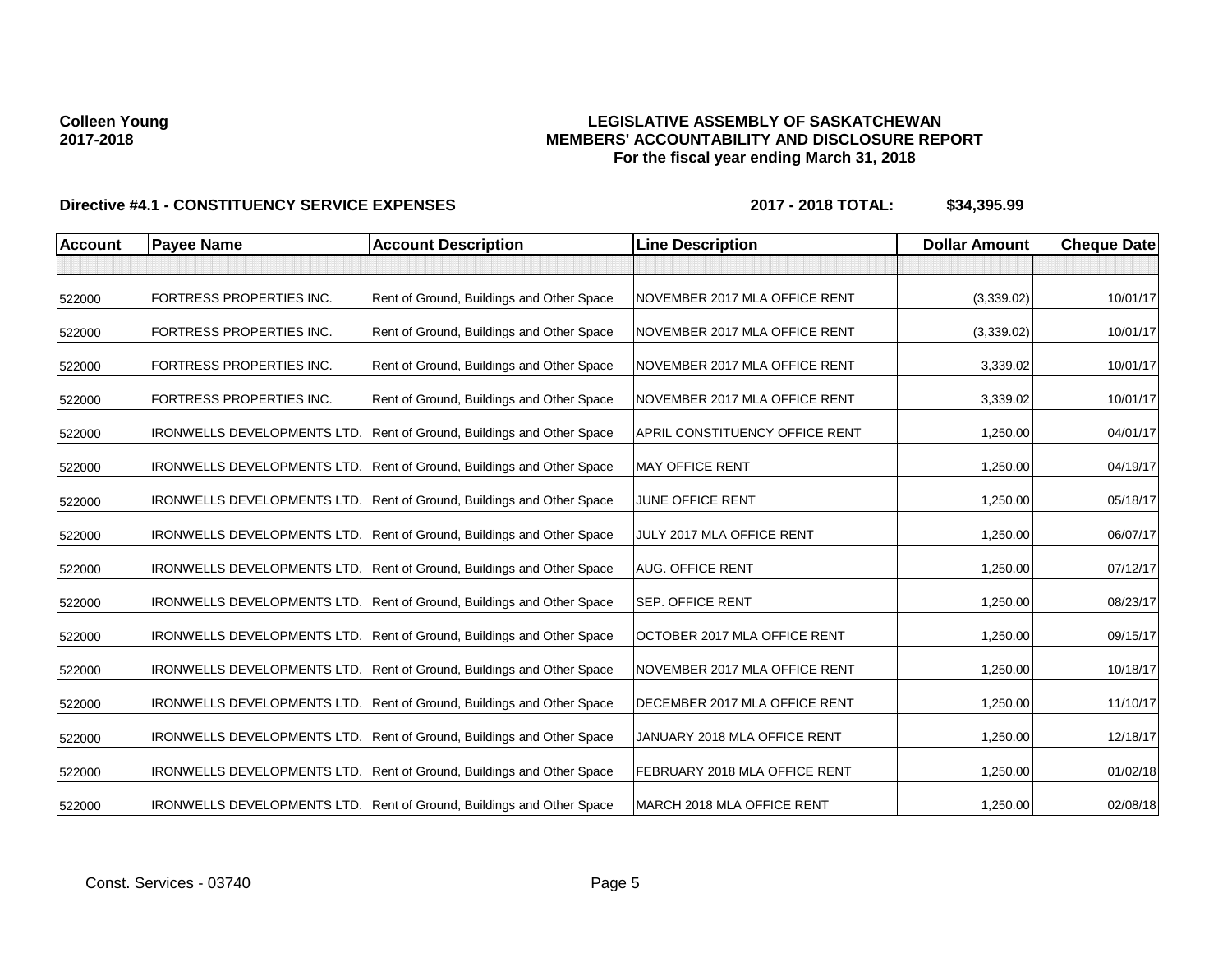## **LEGISLATIVE ASSEMBLY OF SASKATCHEWAN MEMBERS' ACCOUNTABILITY AND DISCLOSURE REPORT For the fiscal year ending March 31, 2018**

| Account | <b>Payee Name</b>                             | <b>Account Description</b>                | <b>Line Description</b>         | <b>Dollar Amount</b> | <b>Cheque Date</b> |
|---------|-----------------------------------------------|-------------------------------------------|---------------------------------|----------------------|--------------------|
|         |                                               |                                           |                                 |                      |                    |
| 522000  | PARADISE HILL COMMUNITY<br><b>CENTRE INC.</b> | Rent of Ground, Buildings and Other Space | <b>HALL RENTAL</b>              | 388.00               | 11/15/17           |
|         | ELLIOTT INSURANCE SERVICES                    |                                           |                                 |                      |                    |
| 522500  | LTD.                                          | <b>Insurance Premiums</b>                 | C70114658-8 OFFICE INSURANCE    | 470.64               | 12/07/17           |
| 522700  | SASKPOWER CORPORATION                         | Utilities - Electricity and Nat Gas       | 510003261458 APR/17             | 234.68               | 05/01/17           |
| 522700  | SASKPOWER CORPORATION                         | Utilities - Electricity and Nat Gas       | 510003261458 MAY/17             | 207.75               | 06/01/17           |
| 522700  | SASKPOWER CORPORATION                         | Utilities - Electricity and Nat Gas       | <b>SIGN GST EXEMPT</b>          | 170.70               | 07/01/17           |
| 522700  | SASKPOWER CORPORATION                         | Utilities - Electricity and Nat Gas       | 510003261458 JULY 21, 2017      | 203.30               | 08/01/17           |
| 522700  | SASKPOWER CORPORATION                         | Utilities - Electricity and Nat Gas       | 510003261458 AUGUST 23, 2017    | 214.22               | 09/01/17           |
| 522700  | SASKPOWER CORPORATION                         | Utilities - Electricity and Nat Gas       | 510003261458 SEPTEMBER 22, 2017 | 160.65               | 10/01/17           |
| 522700  | SASKPOWER CORPORATION                         | Utilities - Electricity and Nat Gas       | 510003261458 OCTOBER 23, 2017   | 206.37               | 11/01/17           |
| 522700  | SASKPOWER CORPORATION                         | Utilities - Electricity and Nat Gas       | 510003261458 NOVEMBER 22, 2017  | 189.30               | 12/01/17           |
| 522700  | <b>SASKPOWER CORPORATION</b>                  | Utilities - Electricity and Nat Gas       | 510003261458 DEC/17             | 74.77                | 01/01/18           |
| 522700  | SASKPOWER CORPORATION                         | Utilities - Electricity and Nat Gas       | 510003261458 JANUARY 23, 2018   | 256.54               | 02/01/18           |
| 522700  | SASKPOWER CORPORATION                         | Utilities - Electricity and Nat Gas       | 510003261458 FEBRUARY 21, 2018  | 188.05               | 03/01/18           |
| 522700  | SASKPOWER CORPORATION                         | Utilities - Electricity and Nat Gas       | 510003261458 MARCH 21, 2018     | 81.15                | 03/21/18           |
| 525000  | <b>NEWCAP RADIO</b>                           | Postal, Courier, Freight and Related      | <b>ADVERTISING</b>              | 250.00               | 01/01/18           |
| 530300  | <b>MARU GROUP CANADA INC.</b>                 | Primary Research/Focus group              | AD HOC CONSULTING - NO GST      | 607.15               | 07/01/17           |
| 530300  | MARU GROUP CANADA INC.                        | Primary Research/Focus group              | AD HOC CONSULTING - NO GST      | 646.70               | 01/01/18           |
| 530300  | MARU GROUP CANADA INC.                        | Primary Research/Focus group              | AD HOC CONSULTING - NO GST      | 633.38               | 03/01/18           |
| 530500  | <b>BEAVER RIVER BANNER</b>                    | Media Placement                           | <b>ADVERTISING</b>              | 100.00               | 07/01/17           |
| 530500  | <b>BEAVER RIVER BANNER</b>                    | <b>Media Placement</b>                    | <b>ADVERTISING</b>              | 100.00               | 01/01/18           |
| 530500  | <b>FABMAR COMMUNICATIONS LTD.</b>             | Media Placement                           | ADVERTISING - NO GST            | 52.08                | 03/01/18           |
| 530500  | <b>FABMAR COMMUNICATIONS LTD.</b>             | Media Placement                           | ADVERTISING - NO GST            | 52.08                | 03/01/18           |
|         | GOLDEN WEST BROADCASTING                      |                                           |                                 |                      |                    |
| 530500  | LTD.                                          | <b>Media Placement</b>                    | <b>ADVERTISING</b>              | 66.84                | 03/01/18           |
|         | <b>GOLDEN WEST BROADCASTING</b>               |                                           |                                 |                      |                    |
| 530500  | LTD.                                          | Media Placement                           | ADVERTISING - NO GST            | 34.34                | 03/01/18           |
| 530500  | <b>GOLDEN WEST BROADCASTING</b><br>LTD.       | Media Placement                           | ADVERTISING - NO GST            | 80.46                | 03/01/18           |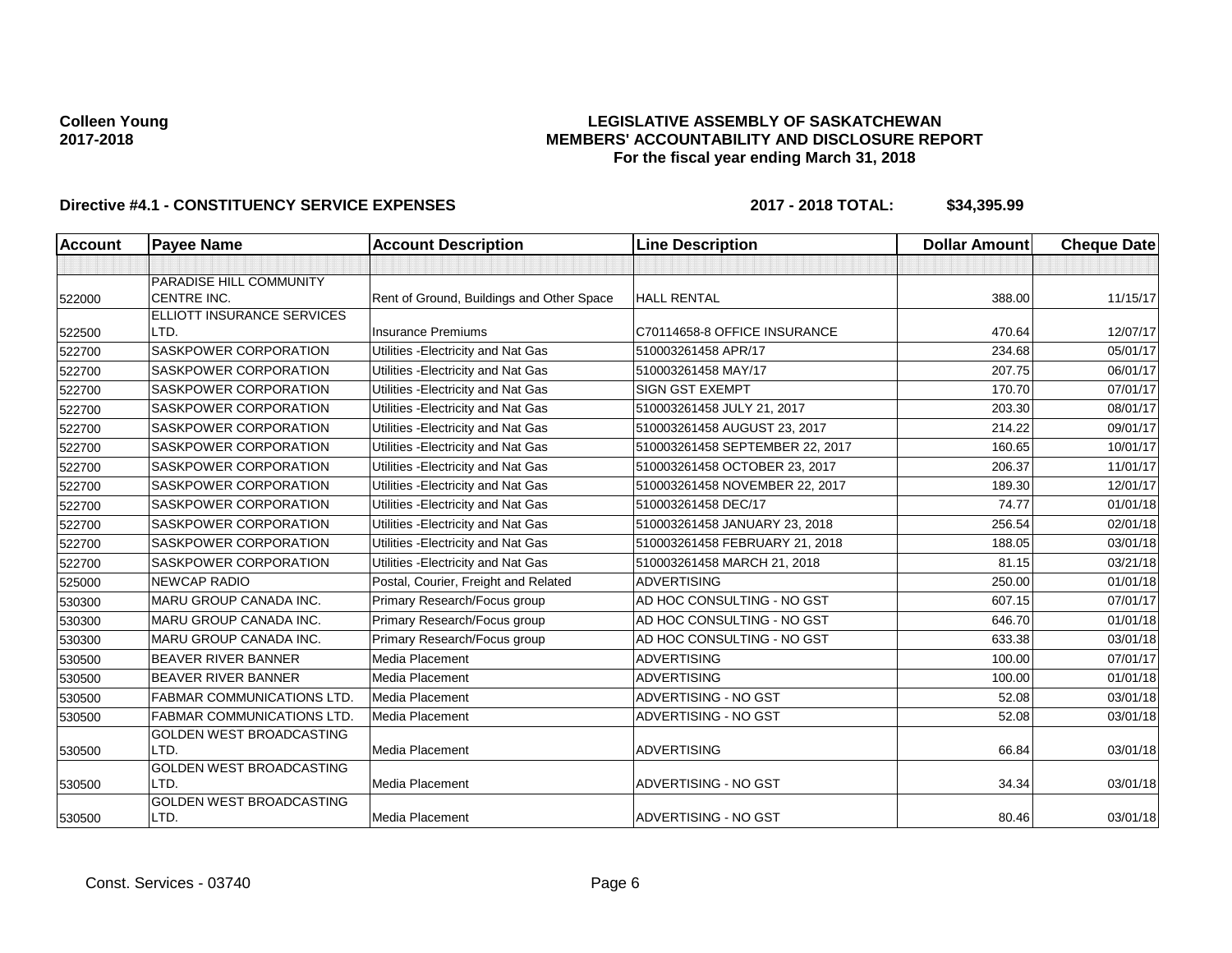## **LEGISLATIVE ASSEMBLY OF SASKATCHEWAN MEMBERS' ACCOUNTABILITY AND DISCLOSURE REPORT For the fiscal year ending March 31, 2018**

| <b>Account</b> | <b>Payee Name</b>             | <b>Account Description</b> | <b>Line Description</b> | <b>Dollar Amount</b> | <b>Cheque Date</b> |
|----------------|-------------------------------|----------------------------|-------------------------|----------------------|--------------------|
|                |                               |                            |                         |                      |                    |
| 530500         | HARVARD BROADCASTING INC.     | Media Placement            | <b>ADVERTISING</b>      | 159.60               | 03/01/18           |
|                | <b>JIM PATTISON BROADCAST</b> |                            |                         |                      |                    |
| 530500         | <b>GROUP</b>                  | Media Placement            | <b>ADVERTISING</b>      | 69.06                | 03/01/18           |
|                | <b>JIM PATTISON BROADCAST</b> |                            |                         |                      |                    |
| 530500         | <b>GROUP</b>                  | <b>Media Placement</b>     | <b>ADVERTISING</b>      | 72.12                | 03/01/18           |
| 530500         | <b>LLOYDMINSTER SOURCE</b>    | <b>Media Placement</b>     | <b>ADVERTISING</b>      | 538.16               | 05/03/17           |
| 530500         | <b>LLOYDMINSTER SOURCE</b>    | Media Placement            | <b>ADVERTISING</b>      | 538.16               | 06/01/17           |
| 530500         | <b>LLOYDMINSTER SOURCE</b>    | Media Placement            | <b>ADVERTISING</b>      | 672.70               | 07/01/17           |
| 530500         | <b>LLOYDMINSTER SOURCE</b>    | <b>Media Placement</b>     | <b>ADVERTISING</b>      | 538.16               | 09/01/17           |
| 530500         | <b>LLOYDMINSTER SOURCE</b>    | <b>Media Placement</b>     | <b>ADVERTISING</b>      | 134.54               | 09/01/17           |
| 530500         | <b>LLOYDMINSTER SOURCE</b>    | Media Placement            | <b>ADVERTISING</b>      | 538.16               | 09/01/17           |
| 530500         | <b>LLOYDMINSTER SOURCE</b>    | Media Placement            | <b>ADVERTISING</b>      | 250.00               | 10/01/17           |
| 530500         | <b>LLOYDMINSTER SOURCE</b>    | <b>Media Placement</b>     | <b>ADVERTISING</b>      | 538.16               | 10/01/17           |
| 530500         | <b>LLOYDMINSTER SOURCE</b>    | <b>Media Placement</b>     | <b>ADVERTISING</b>      | 538.16               | 11/01/17           |
| 530500         | <b>LLOYDMINSTER SOURCE</b>    | Media Placement            | <b>ADVERTISING</b>      | 270.00               | 11/09/17           |
| 530500         | <b>LLOYDMINSTER SOURCE</b>    | Media Placement            | <b>ADVERTISING</b>      | 672.70               | 12/01/17           |
| 530500         | <b>LLOYDMINSTER SOURCE</b>    | Media Placement            | <b>ADVERTISING</b>      | 225.00               | 01/01/18           |
| 530500         | <b>LLOYDMINSTER SOURCE</b>    | Media Placement            | <b>ADVERTISING</b>      | 538.16               | 01/01/18           |
| 530500         | <b>LLOYDMINSTER SOURCE</b>    | Media Placement            | <b>ADVERTISING</b>      | 538.16               | 02/01/18           |
| 530500         | <b>LLOYDMINSTER SOURCE</b>    | Media Placement            | <b>ADVERTISING</b>      | 538.16               | 03/01/18           |
| 530500         | <b>LLOYDMINSTER SOURCE</b>    | <b>Media Placement</b>     | <b>ADVERTISING</b>      | 185.00               | 03/15/18           |
| 530500         | <b>LLOYDMINSTER SOURCE</b>    | Media Placement            | <b>ADVERTISING</b>      | 672.70               | 03/29/18           |
| 530500         | <b>NEWCAP RADIO</b>           | Media Placement            | <b>ADVERTISING</b>      | 250.00               | 01/01/18           |
| 530500         | RAWLCO RADIO LTD.             | Media Placement            | <b>ADVERTISING</b>      | 116.70               | 03/01/18           |
| 530500         | RAWLCO RADIO LTD.             | Media Placement            | <b>ADVERTISING</b>      | 104.46               | 03/01/18           |
| 530500         | RAWLCO RADIO LTD.             | <b>Media Placement</b>     | <b>ADVERTISING</b>      | 76.92                | 03/01/18           |
| 530500         | RAWLCO RADIO LTD.             | Media Placement            | <b>ADVERTISING</b>      | 76.92                | 03/01/18           |
| 530500         | <b>VISTA RADIO LIMITED</b>    | Media Placement            | ADVERTISING - NO GST    | 400.00               | 01/01/18           |
|                | <b>WESTERN PRODUCER</b>       |                            |                         |                      |                    |
| 530500         | <b>PUBLICATIONS</b>           | Media Placement            | <b>ADVERTISING</b>      | 87.78                | 03/07/18           |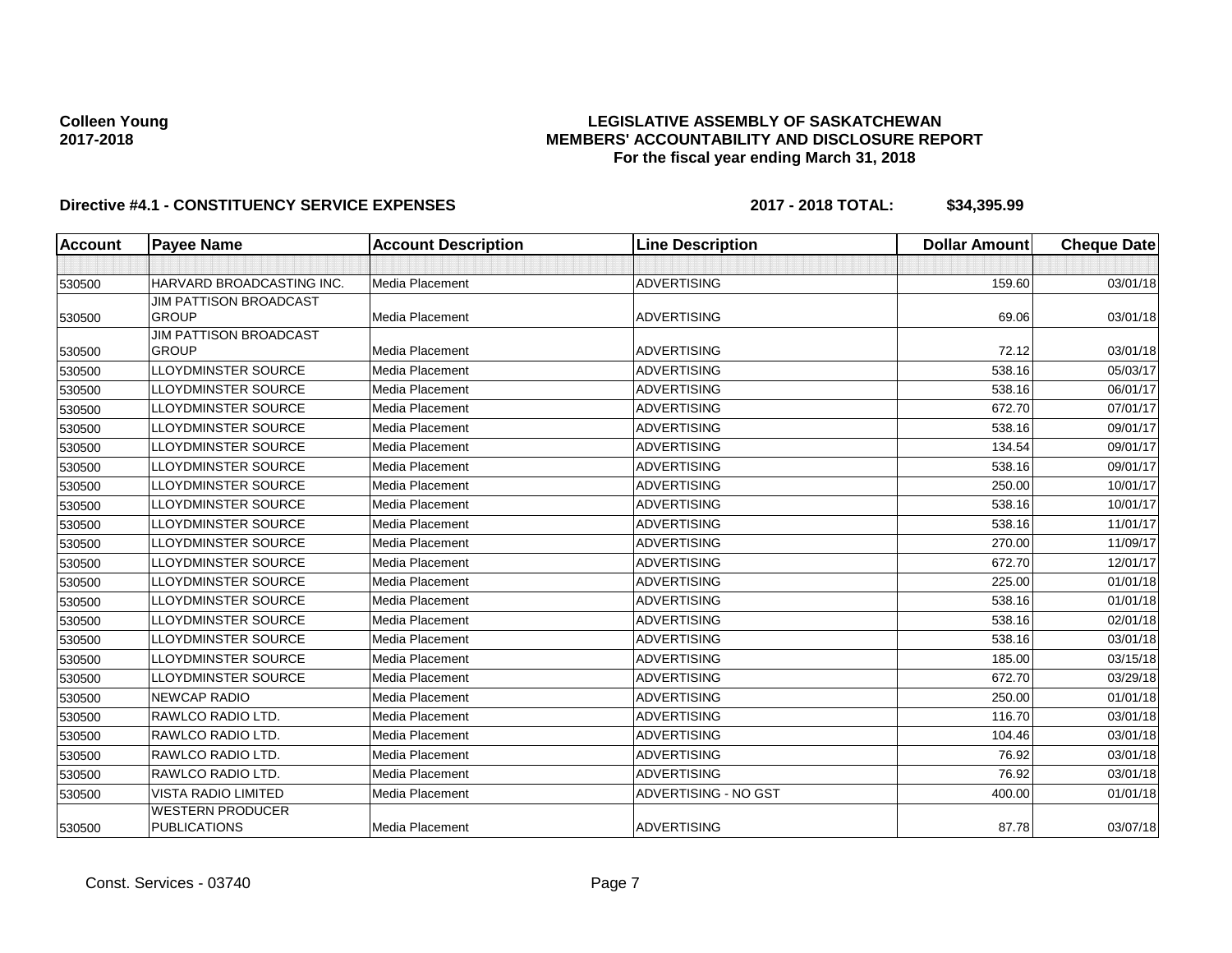## **LEGISLATIVE ASSEMBLY OF SASKATCHEWAN MEMBERS' ACCOUNTABILITY AND DISCLOSURE REPORT For the fiscal year ending March 31, 2018**

| <b>Account</b> | <b>Payee Name</b>                    | <b>Account Description</b>   | <b>Line Description</b>               | <b>Dollar Amount</b> | <b>Cheque Date</b> |
|----------------|--------------------------------------|------------------------------|---------------------------------------|----------------------|--------------------|
|                |                                      |                              |                                       |                      |                    |
| 530900         | <b>CORPORATE EXPRESS</b>             | <b>Promotional Items</b>     | SASK, FLAGS 00788683                  | 94.44                | 05/01/17           |
| 530900         | <b>CORPORATE EXPRESS</b>             | <b>Promotional Items</b>     | SASK, FLAGS 00788683                  | 472.18               | 05/16/17           |
| 530900         | YOUNG, COLLEEN L.                    | <b>Promotional Items</b>     | <b>REIMB: WREATH</b>                  | 75.00                | 11/03/17           |
| 531100         | REID SIGNS LTD.                      | <b>Exhibits and Displays</b> | <b>SIGN GST EXEMPT</b>                | 2,395.00             | 07/01/17           |
| 555000         | <b>CORPORATE EXPRESS</b>             | Other Material and Supplies  | <b>OFFICE SUPPLIES</b>                | 108.13               | 04/01/17           |
| 555000         | <b>CORPORATE EXPRESS</b>             | Other Material and Supplies  | <b>OFFICE SUPPLIES</b>                | 8.11                 | 11/01/17           |
| 555000         | <b>CORPORATE EXPRESS</b>             | Other Material and Supplies  | <b>OFFICE SUPPLIES</b>                | 98.19                | 11/01/17           |
| 555000         | <b>CORPORATE EXPRESS</b>             | Other Material and Supplies  | <b>OFFICE SUPPLIES</b>                | 38.96                | 01/01/18           |
| 555000         | <b>CORPORATE EXPRESS</b>             | Other Material and Supplies  | <b>MISC OFFICE SUPPLIES</b>           | 23.81                | 01/01/18           |
| 555000         | <b>CORPORATE EXPRESS</b>             | Other Material and Supplies  | OFFICE SUPPLIES                       | 141.66               | 01/09/18           |
| 555000         | <b>CORPORATE EXPRESS</b>             | Other Material and Supplies  | <b>MISC &amp; OFFICE SUPPLIES</b>     | 761.72               | 01/09/18           |
|                | <b>RAM PRINTING &amp; PROMOTIONS</b> |                              |                                       |                      |                    |
| 555000         | INC.                                 | Other Material and Supplies  | <b>GRAD CERTIFICATE SHEETS NO GST</b> | 55.00                | 05/04/17           |
|                | <b>RAM PRINTING &amp; PROMOTIONS</b> |                              |                                       |                      |                    |
| 555000         | INC.                                 | Other Material and Supplies  | <b>GRAD WISHES LEAFLET</b>            | 115.00               | 07/01/17           |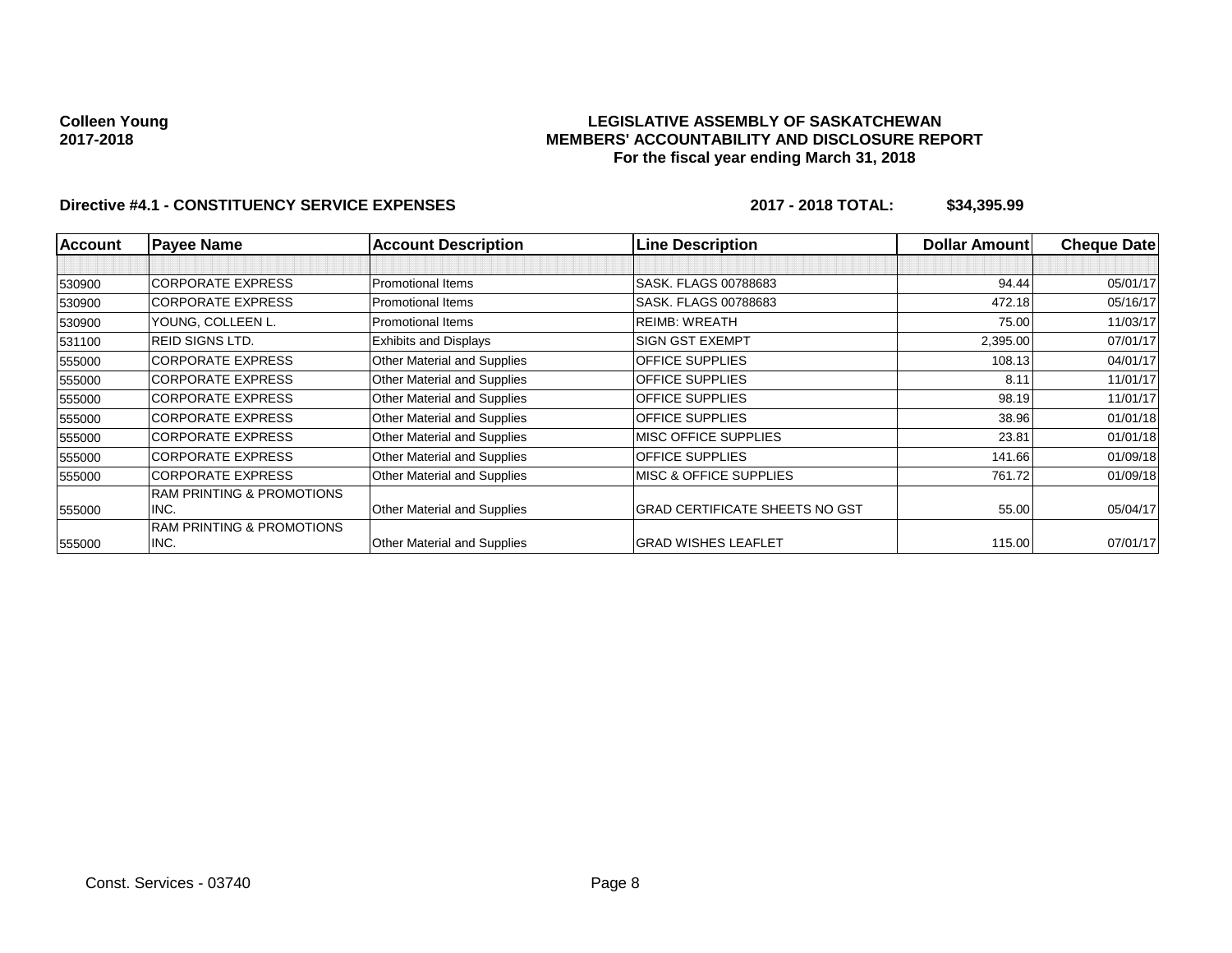## **LEGISLATIVE ASSEMBLY OF SASKATCHEWAN MEMBERS' ACCOUNTABILITY AND DISCLOSURE REPORT For the fiscal year ending March 31, 2018**

# Directive #6 - CONSTITUENCY ASSISTANT EXPENSES 2017 - 2018 TOTAL: \$56,179.87

| <b>Account</b> | <b>Payee Name</b>  | <b>Account Description</b>                    | <b>Dollar Amount</b> | <b>Cheque Date</b> |
|----------------|--------------------|-----------------------------------------------|----------------------|--------------------|
|                |                    |                                               |                      |                    |
| 513000         | PATTERSON, TRACY L | Out-of-Scope Permanent                        | 2213.44              | 04/11/17           |
| 513000         | PATTERSON, TRACY L | Out-of-Scope Permanent                        | $-2,213.44$          | 04/11/17           |
| 513000         | PATTERSON, TRACY L | Out-of-Scope Permanent                        | 2,213.44             | 04/25/17           |
| 513000         | PATTERSON, TRACY L | Out-of-Scope Permanent                        | 2,213.44             | 05/09/17           |
| 513000         | PATTERSON, TRACY L | Out-of-Scope Permanent                        | 2,213.44             | 05/24/17           |
| 513000         | PATTERSON, TRACY L | Out-of-Scope Permanent                        | 2,213.44             | 06/06/17           |
| 513000         | PATTERSON, TRACY L | Out-of-Scope Permanent                        | 2213.44              | 06/20/17           |
| 513000         | PATTERSON, TRACY L | Out-of-Scope Permanent                        | 2,213.44             | 07/05/17           |
| 513000         | PATTERSON, TRACY L | Out-of-Scope Permanent                        | 1770.75              | 07/18/17           |
| 513000         | PATTERSON, TRACY L | Out-of-Scope Permanent                        | 1,770.75             | 08/01/17           |
| 513000         | PATTERSON, TRACY L | Out-of-Scope Permanent                        | 1,770.75             | 08/15/17           |
| 513000         | PATTERSON, TRACY L | Out-of-Scope Permanent                        | 1770.75              | 08/29/17           |
| 513000         | PATTERSON, TRACY L | Out-of-Scope Permanent                        | 1,992.10             | 09/12/17           |
| 513000         | PATTERSON, TRACY L | Out-of-Scope Permanent                        | 2,213.44             | 09/26/17           |
| 513000         | PATTERSON, TRACY L | Out-of-Scope Permanent                        | 2,213.44             | 10/11/17           |
| 513000         | PATTERSON, TRACY L | Out-of-Scope Permanent                        | 2213.44              | 10/24/17           |
| 513000         | PATTERSON, TRACY L | Out-of-Scope Permanent                        | 2,213.44             | 11/07/17           |
| 513000         | PATTERSON, TRACY L | Out-of-Scope Permanent                        | 2213.44              | 11/21/17           |
| 513000         | PATTERSON, TRACY L | Out-of-Scope Permanent                        | 2,213.44             | 12/05/17           |
| 513000         | PATTERSON, TRACY L | Out-of-Scope Permanent                        | 2,213.44             | 12/19/17           |
| 513000         | PATTERSON, TRACY L | Out-of-Scope Permanent                        | 2,213.44             | 01/03/18           |
| 513000         | PATTERSON, TRACY L | Out-of-Scope Permanent                        | 2,213.44             | 01/16/18           |
| 513000         | PATTERSON, TRACY L | Out-of-Scope Permanent                        | 2,213.44             | 02/01/18           |
| 513000         | PATTERSON, TRACY L | Out-of-Scope Permanent                        | 2,213.44             | 02/13/18           |
| 513000         | PATTERSON, TRACY L | Out-of-Scope Permanent                        | 2,213.44             | 03/01/18           |
| 513000         | PATTERSON, TRACY L | Out-of-Scope Permanent                        | 2,213.44             | 03/13/18           |
| 513000         | PATTERSON, TRACY L | Out-of-Scope Permanent                        | 2,213.44             | 03/27/18           |
| 513000         | PATTERSON, TRACY L | Out-of-Scope Permanent                        | 2,213.44             | 04/10/18           |
| 519900         | None (Default)     | Change in Y/E Accrued Empl Leave Entitlements | $-39.29$             | 04/19/17           |